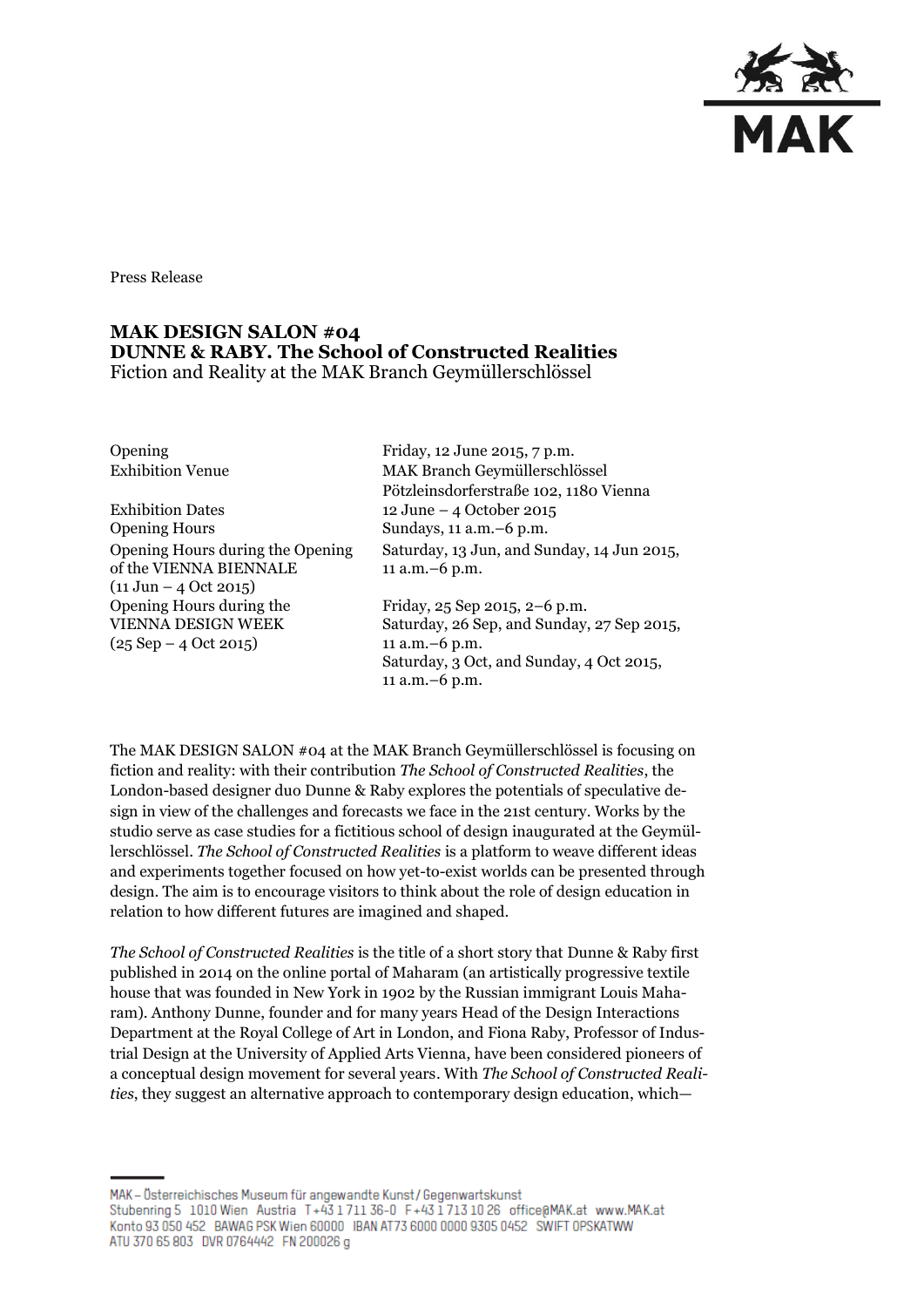

even today—is still in part oriented towards the arts and crafts and Bauhaus movements of the 19th and 20th centuries.

Each room in the MAK Branch Geymüllerschlössel hints at new teaching and learning themes, such as "World Hinting," "Aesthetics of Unreality," "Physical Fictions," "A New Normal," "Beyond Realism," and "Object Taxonomies." Works of Dunne & Raby—both recent and specially developed for this exhibition project— serve as case studies in these sessions.

Commissioned by the Design Museum in London, Dunne & Raby developed the project *United Micro Kingdoms (UmK)* in 2013, which sketches speculations about the continued existence of the United Kingdom. Scale models and illustrations offer an appreciation of an alternative Great Britain, in which it would devolve into four independent counties with different social systems and lifestyles. These deregulated "laboratories" interrogate the cultural and ethical impact of existing and new technologies and how they alter the way we live.

The work *Not Here, Not Now* (2014), which was originally developed for the exhibition *Future Fictions* at the Z33 – House for contemporary art in Hasselt, Belgium (5 Oct 2014 – 4 Jan 2015), is illustrated by fictional objects in the contexts of "Aesthetics of Unreality" and "Physical Fictions." Large-format photographic prints show speculative products and interfaces like a *Publi-voice*, an *Ethiculator,* and a *Stop & Scan device*, which are also part of the environment in which the "Digitarians" – a society dependent upon the possibilities of digital technology – live in *UmK*. Specially for the intervention *The School of Constructed Realities*, Dunne & Raby realized the filmic animation *Not Here, Not Now: CGI* (2015), which explores the possibility of portraying fictions, in collaboration with the designers Keiichi Matsuda and Lukas Franciszkiewicz, who live and work in London.

Together with Franciszkiewicz, one of their former Design Interactions students, they developed the film project *Meinong's Taxonomy of Objects* (2015) for the MAK DESIGN SALON #04, which addresses the Theory of Objects by the Austrian philosopher and founder of the Graz School of experimental psychology, Alexius Meinong (1853–1920).

"Dunne & Raby's understanding of design is comprehensive and opens up enormous room for maneuver for designers—and indeed all of us—to contemplate the future in an expanded way," says Thomas Geisler, Curator of the exhibition and the MAK Design Collection, about this year's MAK DESIGN SALON #04. With *The School of Constructed Realities*, the designer duo, who always see their projects as the starting point for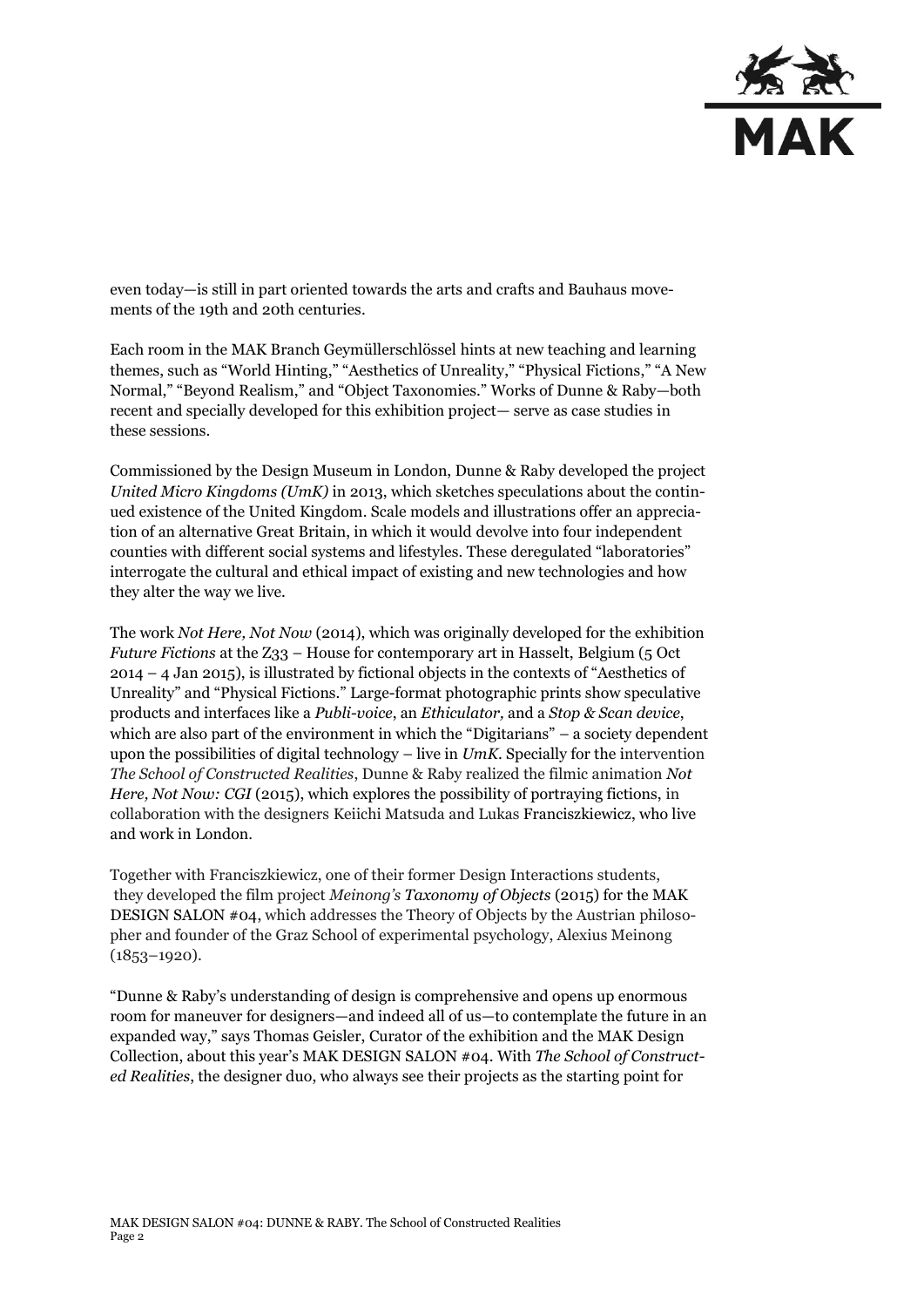

new explorations and not as the presentation of predefined outcomes, follows design interventions by Robert Stadler (*Back in 5 min*, 13 September – 30 November 2014), Studio Formafantasma (*The Stranger Within*, 14 September – 1 December 2013), and Michael Anastassiades (*Time and Again*, 12 May – 25 November 2012).

The exhibition *The School of Constructed Realities*, which is generously supported by the Dorotheum auction house, provides occasion for a matinee at 11 a.m. on 4 October as part of VIENNA DESIGN WEEK. Moderated by Thomas Geisler, Fiona Raby and Anthony Dunne, as well as the designer Jurgen Bey, Partner of the Studio Makkink & Bey and Director of the Sandberg Institute at the Gerrit Rietveld Academy in Amsterdam, will discuss new schools of thought and educational models in the field of design.

## **MAK Branch Geymüllerschlössel**

The Geymüllerschlössel was built after 1808 for the merchant and banker Johann Jakob Geymüller (1760–1834) and was incorporated into the MAK as a museum branch in 1965. In addition to the 160 exquisite Old Viennese clocks from the Franz Sobek Collection that are on permanent display, Empire and Biedermeier furniture from the MAK Furniture Collection are among the most important exhibits in the Geymüllerschlössel. Today, there is no other publicly accessible building in Austria that reflects the remarkable lifestyle and mentality of the pre-revolutionary epoch before 1848 with comparable authenticity. In the park of this pleasure pavilion, both the sculptural ensemble *Der Vater weist dem Kind den Weg* [The Father Shows His Child the Way] by Hubert Schmalix (1996/1997) as well as James Turrell's Skyspace *The other Horizon* (1998/2004) establish a dialogue with the past.

The *MAK DESIGN SALON #04: DUNNE & RABY. The School of Constructed Realities* is a collateral project of the VIENNA BIENNALE, which will take place for the first time from 11 June to 4 October 2015 and, as the first multi-sector biennale, is devoted to approaches to positive change from diverse creative perspectives under the title of IDEAS FOR CHANGE. Details of the VIENNA BIENNALE 2015: IDEAS FOR CHANGE can be found at www.viennabiennale.org.

Images of the exhibition are available for download at MAK.at/press.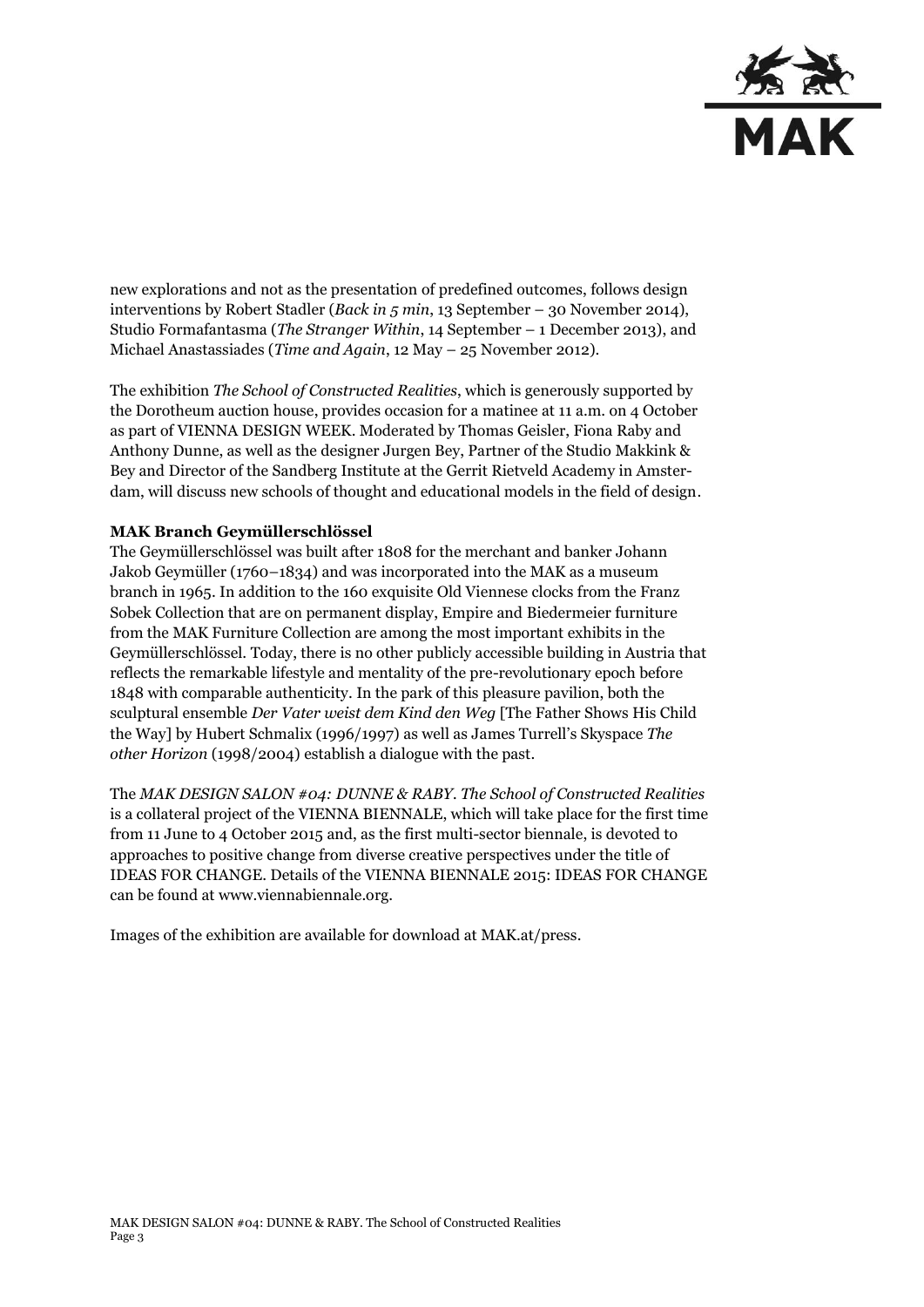

Press Data Sheet

## **MAK DESIGN SALON #04 DUNNE & RABY. The School of Constructed Realities** Fiction and Reality at the MAK Branch Geymüllerschlössel

| Opening<br><b>Exhibition Venue</b><br><b>Exhibition Dates</b><br><b>Opening Hours</b>                  | Friday, 12 June 2015, 7 p.m.<br>MAK Branch Geymüllerschlössel<br>Pötzleinsdorferstraße 102, 1180 Vienna<br>12 June - 4 October 2015<br>Sundays, 11 a.m. - 6 p.m.                                                                                                                                                                                                               |
|--------------------------------------------------------------------------------------------------------|--------------------------------------------------------------------------------------------------------------------------------------------------------------------------------------------------------------------------------------------------------------------------------------------------------------------------------------------------------------------------------|
| Opening Hours during the Opening<br>of the VIENNA BIENNALE<br>$(11 \text{ Jun} - 4 \text{ Oct } 2015)$ | Saturday, 13 Jun, and Sunday, 14 Jun 2015,<br>11 a.m. - 6 p.m.                                                                                                                                                                                                                                                                                                                 |
| Opening Hours during the<br>VIENNA DESIGN WEEK                                                         | Friday, 25 Sep 2015, 2-6 p.m.<br>Saturday, 26 Sep, and Sunday, 27 Sep 2015,                                                                                                                                                                                                                                                                                                    |
| $(25$ Sep $- 4$ Oct 2015)                                                                              | 11 a.m. - 6 p.m.<br>Saturday, 3 Oct, and Sunday, 4 Oct 2015,<br>11 a.m. - 6 p.m.                                                                                                                                                                                                                                                                                               |
| Curator                                                                                                | Thomas Geisler, Curator, MAK Design Collec-<br>tion                                                                                                                                                                                                                                                                                                                            |
| <b>Related Events</b>                                                                                  | Matinee as part of VIENNA DESIGN WEEK<br>$(25$ Sep $- 4$ Oct 2015)<br>Sunday, 4 October 2015, 11 a.m.<br>Designers Fiona Raby and Anthony Dunne as<br>well as Jurgen Bey, Designer, Studio Makkink<br>& Bey and Director, The Sandberg Institute at<br>the Gerrit Rietveld Academy Amsterdam, in<br>conversation with Thomas Geisler, Curator,<br><b>MAK Design Collection</b> |
| Design Guided Tours                                                                                    | Curator-guided tours with Thomas Geisler,<br>Curator, MAK Design Collection, and Dunne &<br>Raby at 3 p.m. on Sundays 14 June and 4 Octo-<br>ber 2015                                                                                                                                                                                                                          |